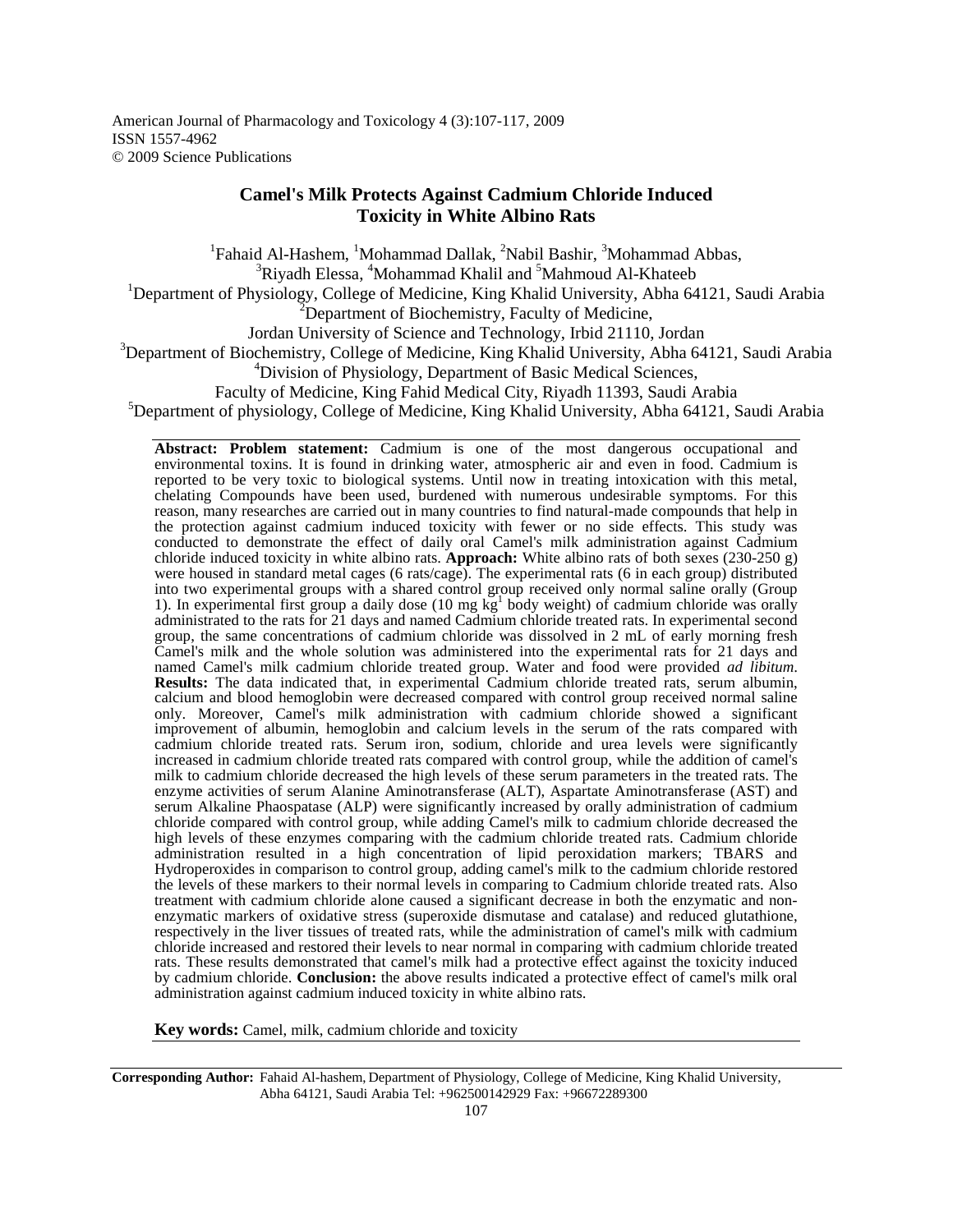#### **INTRODUCTION**

 It is now well realized that environmental problems have increased exponentially in recent decades mainly because of rapid growth in human population and increased demand for several household materials. The toxic chemicals discharged into air, water and soil get into food chain from the environment. By entering into the biological system they disturb the biochemical processes leading to health abnormalities. Trace elements were known to have a variety of important biological functions and in many instances; they may have adverse effects on biological system $^{[1-3]}$ .

 Cadmium exists in the air and water pollutants. In this respect, cadmium is a heavy metal of wide occupational and environmental contamination and present in trace levels in seawater and in a broad range of animal and plant species. Relatively large quantities of cadmium are found in commercial phosphate fertilizer, thus the increases in soil and plant cadmium contents may lead to increases in dietary cadmium. Also, cadmium poses a potential environmental hazard due to increased in its industrial use  $[4-7]$ .

 Cadmium toxic effects on biological systems have been extensively reported $[8]$ . Free radicals are evolved at the early stages of cadmium intoxication<sup>[9,10]</sup>. The inhalation or absorption of Cadmium from various sources may lead to its accumulation in the human body $^{[11-13]}$ .

 It has been reported that administration of cadmium via different routes causes increased lipid peroxidation in membranes of erythrocytes and tissues such as the liver, kidney, brain and testes where MDA is used as an indicator of oxidative damage<sup>[14]</sup>. Intake of cadmium results in consumption of glutathione and protein binding sulfyhydral groups and subsequently the levels of free radicals such as hydrogen peroxide, hydroxide and superoxide are increased. Increased lipid peroxidation results in changes in intracellular stability,  $DNA$  damage and apoptosis<sup>[15]</sup>. Bagchi *et al.*<sup>[16]</sup> reported that the levels of glutathione peroxidase (GSH-Px) were increased whereas a reduction was observed in the activity of glutathione reductase in experimental cadmium-induced toxicity.

 The high dietary levels of cadmium results in suppressed feed intake, reduction in bone mineralization and anemia<sup>[5]</sup>. The biochemical alteration occur prior to morphological changes in the organs and changes in certain enzyme levels in the extracellular fluids may reflect the extent of cadmium induced damage in target organs<sup>[17]</sup>.

 For the general population that is mainly exposed by oral and inhalation routes, Kidneys (mainly renal cortex) and liver are considered to be the most susceptible organs in the case of exposure to cadmium[18-20]. The soluble salts of Cadmium accumulate in the organism and affect toxically not only the liver and kidneys, but also the brain, lungs, testicles, central nervous system and other tissues $^{[21]}$ .

 The damaging effect of cadmium on the liver is manifested by an increase of Aspartate Aminotransferase (AST) and of the most specific marker of liver cell damage Alanine Aminotransferase (ALT). Sauer *et al.*<sup>[22]</sup> and Blasco and Puppo<sup>[23]</sup> observed an increase of the activity of these enzymes as a result of cadmium activity. Sherlock and  $Dooley^{[24]}$ and Lee *et al.*<sup>[25]</sup> reported that Lactate Dehydrogenase (LDH) is another index of hepatotoxicity, although the plasma LDH level is relatively insensitive when exposed to cadmium. Cadmium hepatotoxicity is probably affected in two ways: On the one hand by the occurrence of inflammatory state, on the other hand-by direct toxic action of cadmium on liver cells. So far in treating cadmium intoxications, chelating compounds have been used, e.g., calcium disodium versenate, dimercaprol and mesomercaptosuccinic acid $^{[26,27]}$ .

 It is known that chronic exposure to cadmium can induce severe nephropathy in humans<sup>[28]</sup> and animals[29,30]. This nephrotoxic causes reabsorptive and secretory dysfunction of the renal tubule. Several mechanisms have been proposed to explain the toxic effect of Cadmium on renal cells. Cadmium may cause nephrotoxicity by generating free radicals<sup>[31]</sup> and by inducing necrosis and apoptosis $^{[32]}$ .

 Camel's milk is different from other ruminant milk; having low cholesterol, low sugar, high minerals (sodium, potassium, iron, copper, zinc and magnesium), high vitamin C, B2, A and E, low protein and high concentrations of insulin<sup>[33]</sup>. It has no allergic properties and it can be consumed by lactase deficient persons and those with week immune systems.

 The milk is considered to have medicinal properties. In Sahara, fresh butter is often used as a base for medicines. The products developed also include cosmetics or pharmaceuticals. A series of metabolic and autoimmune diseases are successfully being treated with camel's milk. In India, camel's milk is used therapeutically against dropsy, jaundice, problems of the spleen, tuberculosis, asthma, anemia, piles and diabetes<sup>[34]</sup>. Beneficial role of raw camel's milk in chronic pulmonary tuberculosis patients has been observed $^{[35]}$ . In repeated trials, it was observed that there was 30-35% reduction in daily doses of insulin in patients of type 1 diabetes receiving raw camel's  $milk<sup>[36]</sup>$ . It is mentioned in Islam online that Camel's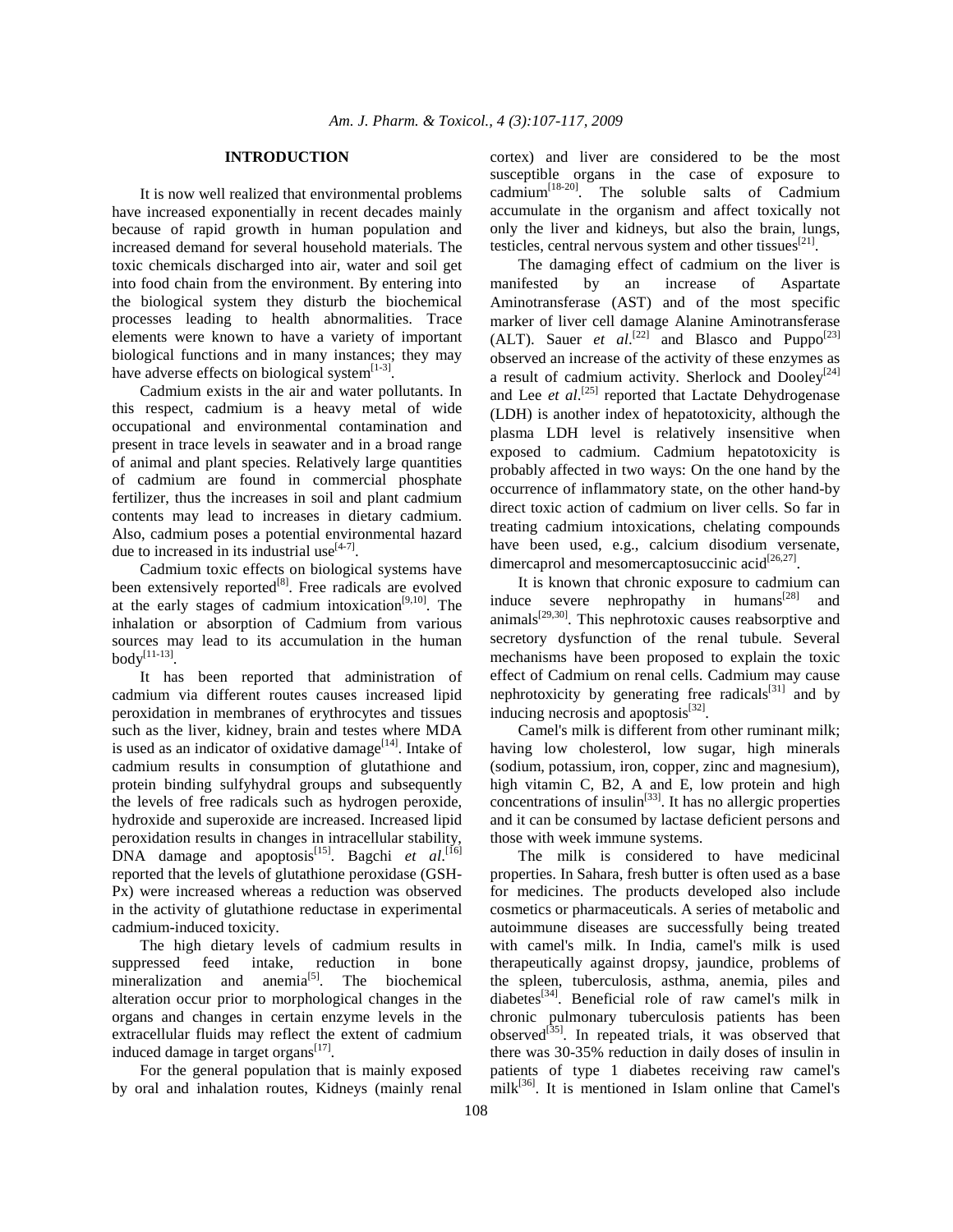milk and urine have medical effects, so Islam encourages and permits the drinking of camel milk and camel urine is permitted in case of necessary medical treatment.

 The unique composition of camel milk has been proved to fortify the immunity system, where it has a heavy chain of amino acids which makes the camel's milk so unique. Such immunity components have proved to be effective in killing microbial agents both viral and bacterial and in protecting the human body against various diseases as well as treating some types of cancer.

 In our survey, we didn't find any study dealt with the therapeutic effect of Camel's milk against the bad effect of heavy metals, therefore in this study, we tested the effects of oral administration Camel's milk in rats by examining its protective effects against cadmium chloride induced toxicity rats.

## **MATERIALS AND METHODS**

**Camel's milk samples:** Milk samples were collected early morning daily from Camel's farm in Abha area (Southeastern region of Saudi Arabia). Milk was collected from camels by hand milking as normally practiced by the farmers. The samples were collected in sterile screw bottles kept in cool boxes until transported to the laboratory.

**Animals:** White albino rats of both sexes (230-250 g) were supplied by the animal house at the medical faculty of King Khalid University. The rats were housed in standard metal cages (6 rats/cage) and were fed a stock diet containing 50 wheat, 21 corn, 20 soybean, 8 concentrated proteins and 1% a mixture of salts, vitamins and dicalcium phosphate. Water was supplied ad libitum. These rats were kept at room temperature 22°C before and during the experiments.

 Three groups of rats each of 6 male rats were used; all treatment were given orally using cavage needle and were treated as follows:

**Group 1:** Given a daily dose of 2 mL normal saline (control group)

**Group 2:** Given a daily 2 mL dose of a solution contains 10 mg kg<sup>−</sup><sup>1</sup> body weight of cadmium chloride orally for 3 weeks.

**Group 3:** Given a daily 2 mL dose of a solution contains 10 mg kg<sup>−</sup><sup>1</sup> body weight of cadmium chloride dissolved in camel milk orally for 3 weeks.

**Collection of blood serum:** At the end day 21, the animals were subjected to over night fasting and then were scarified by cervical dislocation. Blood samples were collected directly into plain tubes and then were centrifuged at 3000 rpm for 10 min to obtain serum.

**Preparation of liver homogenate:** The liver was quickly removed, washed in ice-cold, isotonic saline and blotted individually on ash-free filter paper, The tissues were then homogenized in 0.1 M Tris-HCl buffer, pH 7.4 using a Potter-Elvejham homogenizer at 4°C with a diluting factor of 4, the crude tissue homogenate was then centrifuged at a speed of 9000 rpm for 15 min in cold centrifuge, the supernatant was kept at -20°C for estimation of TBARS, lipid hydroperoxides, reduced glutathione (GSH), Superoxide Dismutase ( SOD) and Catalase Activity (CAT).

**Physiological and biochemical analyses:** Hemoglobin was determined by the method described by Drabkins and Austin<sup>[37]</sup>. Urea was determined by the method of Natelson<sup>[38]</sup>. The albumin content was estimated by the method described by Reinhold $^{[39]}$ . Iron levels were determined using commericial kits (Human, USA) according to manufacturer's instruction. The enzymes, Aspartate Aminotransferase (AST), Alanine Aminotransferase (ALT) and Alkaline Phosphatase (ALP), were assayed using commercial kits (Quimica Clinica Aplicada S.A. Spain). Calcium, Sodium and chloride were assayed using an analysis kit (Quimica Clinica Aplicada SA Spain) according to the manufacturer's instructions.

## **Estimation of lipid peroxidation and oxidative stress parameters:**

**Estimation of TBARS:** The concentration of Thiobarbituric Acid Reactive Substances (TBARS) in the liver homogenate was determined by the method of Okhawa $^{[40]}$ . In brief, the reaction mixture contained 0.1 mL of tissue homogenate, 0.2 mL of sodium dodecyl sulfate, 1.5 mL of acetic acid and 1.5 mL of aqueous solution of TBA. The pH of 20% acetic acid was pre-adjusted with 1 M NaOH to 3.5. The mixture was made up to 4 mL with distilled water and heated at 95°C for 1 h, in a water bath. After cooling, 1 mL of distilled water and 5 mL of mixture of n-butanol and pyridine (15:1) were added and mixture was shaken vigorously on a vortex mixer. The absorbance of the upper organic layer was read at 532 nm. The values were expressed as mM/100 g of tissues.

**Estimation of lipid hydroperoxides:** The estimation of lipid Hydroperoxides (HP) was done by the method of  $\text{Jiang}^{[41]}$ , in which 0.1 mL of tissue homogenate (supernatant) was treated with 0.9 mL of fox reagent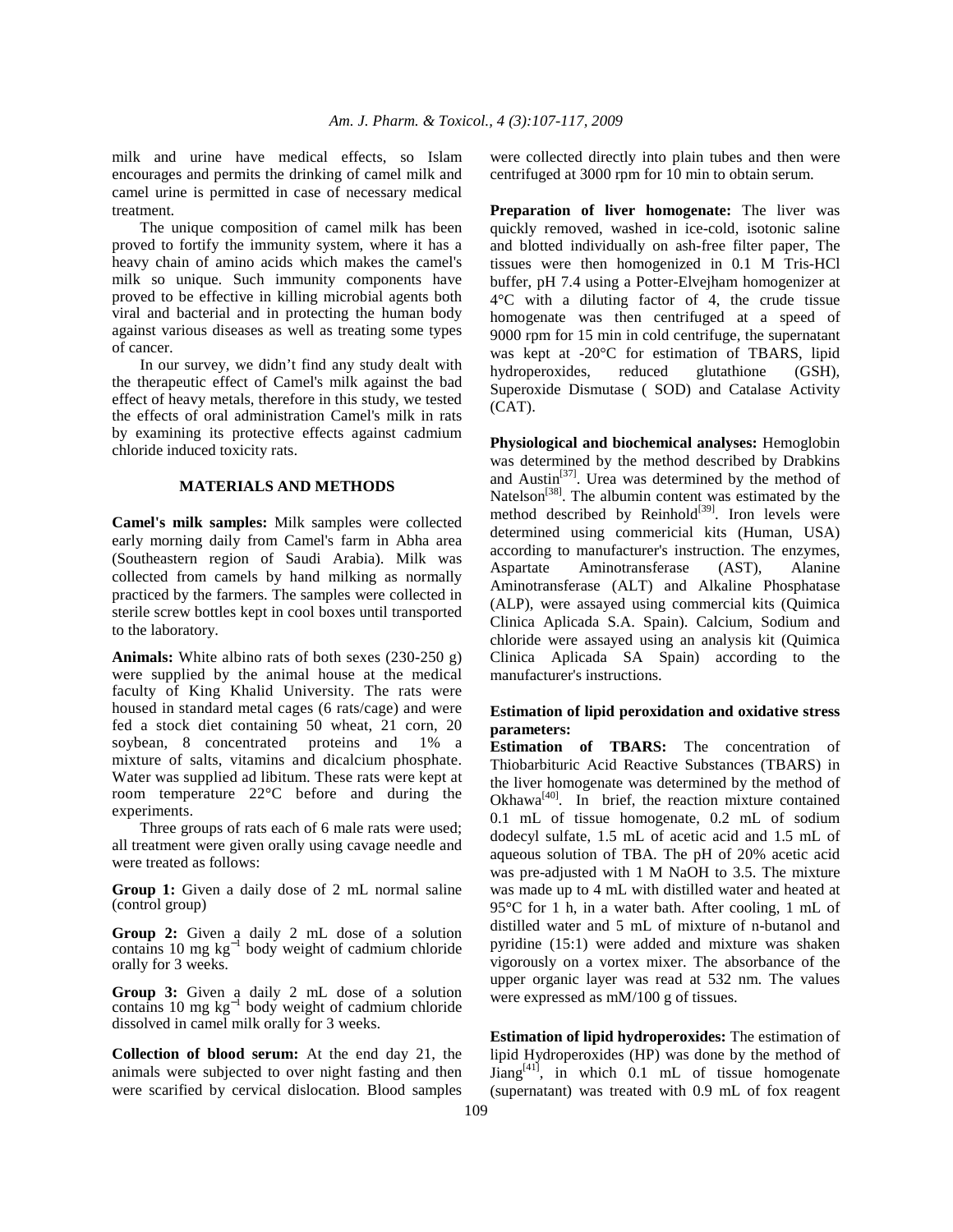(88 mg of butylated hydroxytoluene, 7.6 mg of xylenol orange and 9.8 mg of ammonium iron sulfate added to 90 mL of methanol and 10 mL of 250 mM sulfuric acid) and incubated at  $37^{\circ}$ C for 30 min. the color developed was read at 560 nm. Lipid hydroperoxides were expressed as mM/100 g of tissues.

**Estimation of reduced glutathione:** The GSH content of the liver homogenate was measured at 412 nm using the method of Sedlak and Lindsay<sup>[42]</sup>. The homogenate was precipitated with 50% trichloraacetic acid and then centrifuged at 1000 rpm for 5 min. The reaction mixture contained 0.5 mL of supernatant, 2.0 mL of Tris-EDTA buffer (0.2 M; pH 8.9) and 0.1 mL of 0.01 M 5.5' dithio-bis-2-nitrobenzoic acid. The solution was kept at room temperature for 5 min and then read at 412 nm on the spectrophotometer. The values were expressed as mg/100 g of tissues.

**Estimation of Catalase activity:** Catalase activity was assayed according to the method of  $Aebi^{[43]}$ . Supernatant (50 µL) was added to a 3.0 mL cuvette that contained 1.95 mL of 50 mM phosphate buffer (pH 7.0). 1.0 mL of 30 mM hydrogen peroxide was added and changes in absorbance were followed for 30 sec at 240 nm at 15 sec intervals. Catalase activity was expressed as U per mg protein.

**Estimation of SOD activity:** The activity of SOD in tissue was assayed by the method of  $Kakkar^{[44]}$ . The assay mixture contained 1.2 mL sodium pyrophosphate buffer (pH 8.3, 0.025 mol  $L^{-1}$ ), 0.1mL phenazine methosulphate (186 m mol  $L^{-1}$ ), 0.3 mL NBT (300 mmol  $L^{-1}$ ), 0.2 mL NADH (780 m mol  $L^{-1}$ ) and approximately diluted enzyme preparation and water in a total volume of 3 mL. After incubation at 30°C for 90 sec, the reaction was terminated by the addition of 1.0 mL of glacial acetic acid. The reaction mixture was stirred vigorously and shaken with 4.0 mL nbutanol. The color intensity of the chromogen in the butanol layer was measured at 560 nm against n-butanol.

**Statistical analysis:** Data are given as the mean  $\pm SD$ . Student's t-test was used to determine if the difference observed among various treatment groups at individual time points was significant.

#### **RESULTS**

**Variation in total serum albumin:** Data in Table 1 showed that, orally administrated cadmium chloride caused highly significant decreases in serum total albumin of rats compared to control animals. On the other hand, the addition of Camel's milk to cadmium chloride caused a significant increase in levels of albumin in rats in comparing to rats received cadmium chloride alone.

**Effect of treatment on serum urea of the rats:** Data in Table 1 revealed that, highly significant increased in serum urea concentration through the experimental period of rats under administration of cadmium chloride compared with the control group. While adding Camel's milk to the cadmium chloride resulted in a significant decreased of serum urea compared with rats treated with cadmium alone.

Table 1: Levels of albumin, Urea, hemoglobin, Iron, calcium, sodium and chloride in serum of control and experimental groups of

| rats                    |                  |                   |                   |
|-------------------------|------------------|-------------------|-------------------|
| Parameters              | Control          | Cadmium           | Cadmium+milk      |
| Albumin mol $L^{-1}$    | $613.60 \pm 12$  | 434.00±10*        | 595.80±13.5*      |
| Urea m mol $L^{-1}$     | $3.78 \pm 0.4$   | $9.70 \pm 0.85*$  | $3.96 \pm 0.6*$   |
| Hemoglobin              | $2.00 \pm 0.02$  | $1.10 \pm 0.08*$  | $1.90 \pm 0.15*$  |
| m mol $L^{-1}$ (blood)  |                  |                   |                   |
| Iron $\mu$ mol $L^{-1}$ | $24.00 \pm 1.1$  | 112.50 ± 8.9*     | $26.60\pm5.9*$    |
| Calcium m mol $L^{-1}$  | $2.30 \pm 0.12$  | $1.30 \pm 0.2*$   | $2.21 \pm 0.04*$  |
| Sodium m mol $L^{-1}$   | $149.60 \pm 4.5$ | $268.60 \pm 5.6*$ | $147.20 \pm 2.4*$ |
| Chlorid m mol $L^{-1}$  | $105.10 \pm 1.2$ | 190.10±7.4*       | $104.30 \pm 1.6*$ |

Values are given as mean  $\pm$  SD for groups of six animals each. Values are statistically significant at \*P<0.05. Cadmium treated rats were compared with control rats; Camel's milk Cadmium treated rats were compared with Cadmium treated rats

**Effect of treatment on the blood hemoglobin in the rats:** As shown in Table 1, exposure of rats to cadmium chloride resulted in highly significant decreased in blood hemoglobin levels compared with its levels in control group. Adding Camel's milk to cadmium chloride significantly increased the lower levels of hemoglobin as compared to rats received cadmium chloride alone.

**Changes in serum levels iron in the rats:** As shown in Table 1; the obtained results indicated that rats exposed to cadmium chloride resulted in a significant increased in serum iron concentration in comparing with the control group. Administration of Camel's milk with cadmium chloride to the rats resulted in highly significant decrease in serum iron concentration in the rats compared with the rats orally administered cadmium alone.

**Change in calcium concentration of the serum of experimental groups:** Results in Table 1, showed that, administering cadmium chloride solution to the rats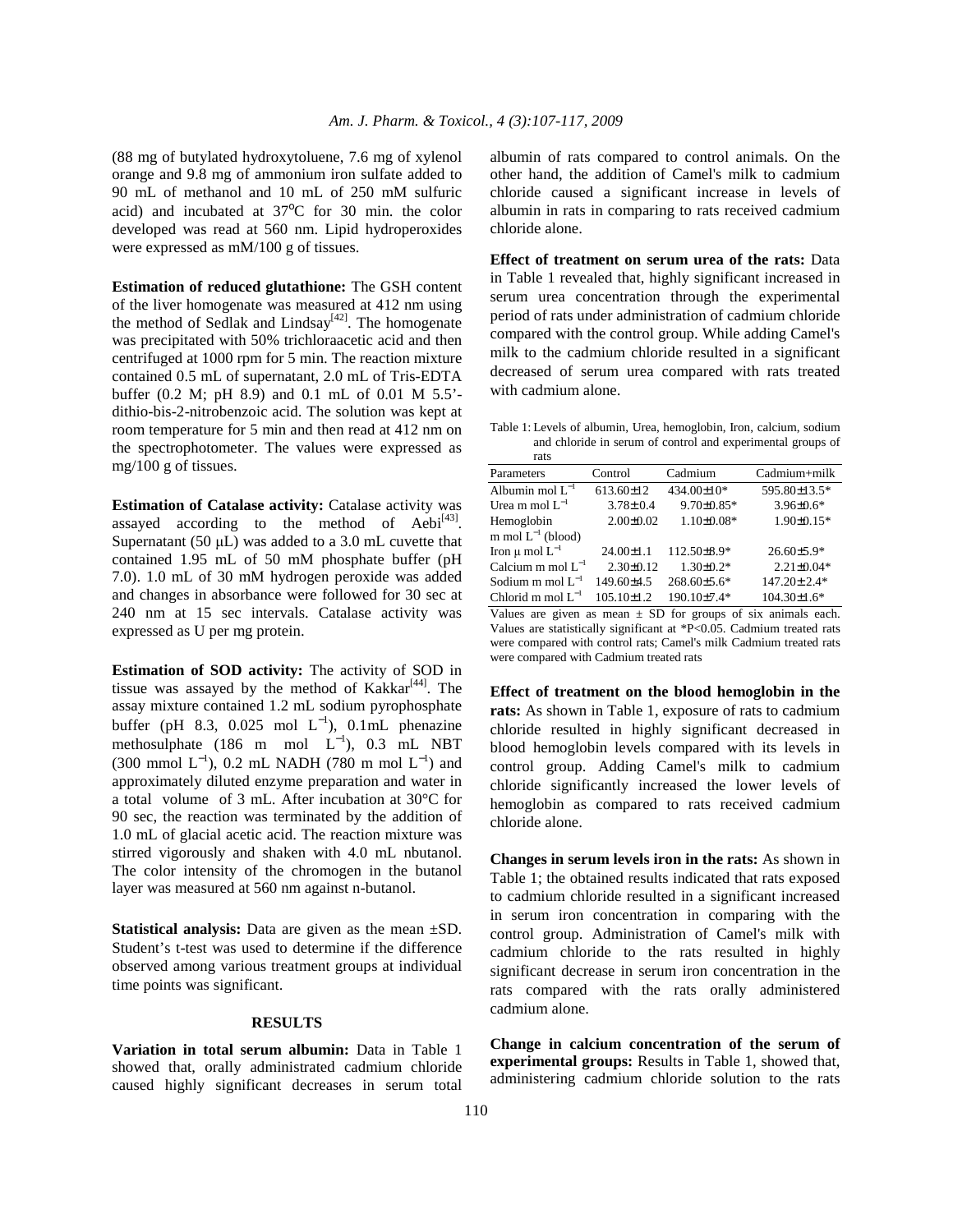resulted in a statistically significant decrease of calcium concentration in their serum in comparing with the control group. While rats' orally administrated solution of Camel's milk with cadmium chloride significantly raised calcium concentration in blood of rats in relation to the rats administered cadmium chloride alone.

**Changes in the serum sodium and chloride:** An effect of cadmium chloride administrated to the rats on serum sodium and chloride was showed in Table 1. Orally administrated of cadmium chloride to rats' results in a statistically highly significant increased of sodium and chloride concentration in rats serum in relation to the control group. On contrast, adding Camel's milk to cadmium chloride decreased the high levels of sodium and chloride concentration in serum of rats as compared to rats administered cadmium chloride only.

**Alanine Aminotransferase, Aspartate Aminotransferase and Alkaline Phosphatase Activities (ALT, AST, ALP):** Results in Table 2 showed that, administering of cadmium chloride to rats resulted in a statistically significant increased of alanine aminotransferase, aspartate aminotransferase and alkaline phosphatase activities in the rat's serum comparing with the control group. On contrast, adding Camel's milk to cadmium chloride produced a significant decrease in the levels of alanine aminotransferase, aspartate aminotransferase and alkaline phosphatase in relation to rats received cadmium chloride alone.

Table 2: Levels of ALT, AST and ALP in serum of control and experimental groups of rats

| Parameters        | Control          | Cadmium           | $C$ admium + milk |
|-------------------|------------------|-------------------|-------------------|
| $AST (UL-1)$      | $68.100 \pm 1.2$ | $210.2 \pm 6.2^*$ | $65.5 \pm 2.2*$   |
| ALT $(U L^{-1})$  | $36.0.9\pm2.6$   | $120.3 \pm 5.4*$  | $33.1 \pm 4.0*$   |
| ALP $(IU L^{-1})$ | $75.700 \pm 1.3$ | $211.9 \pm 11.6*$ | $77.0 \pm 1.8*$   |

Values are given as mean  $\pm$  SD for groups of six animals each. Values are statistically significant at  $*$  p<0.05. Cadmium treated rats were compared with control rats; Camel's milk Cadmium -treated rats were compared with Cadmium treated rats

Table 3: Levels of lipid peroxides, hydroperoxides and reduced glutathione in liver of control and experimental groups of rats

| 1 a to                                          |                  |                   |                    |
|-------------------------------------------------|------------------|-------------------|--------------------|
| Parameters                                      | Control          | Cadmium           | $C^{admium + milk$ |
| TBARS $(m M/100g)$<br>of tissue)                | $0.75 + 0.02$    | $2.60 \pm 0.10*$  | $0.77 \pm 0.01*$   |
| Hydroperoxides<br>$(mM/100g \text{ of tissue})$ | $73.21 \pm 0.83$ | $104.71 + 1.11*$  | 79.11±0.32*        |
| Glutathione (GSH)<br>$(mg/100 g$ of tissue)     | $41.9 \pm 1.67$  | $21.65 \pm 0.98*$ | $40.20 \pm 2.0^*$  |

Values are given as mean  $\pm$  SD for groups of six animals each. Values are statistically significant at \*p<0.05. Cadmium treated rats were compared with control rats; Camel's milk Cadmium -treated rats were compared with Cadmium treated rats

Table 4: Levels of Superoxide Dismutase (SOD) and Catalase (CAT) in liver of control and experimental groups of rats

| In hver of control and experimental groups of rais                                                                                                              |         |                  |                                  |  |  |  |
|-----------------------------------------------------------------------------------------------------------------------------------------------------------------|---------|------------------|----------------------------------|--|--|--|
| Parameters                                                                                                                                                      | Control |                  | $C^{admium}$ $C^{admium}$ + milk |  |  |  |
| SOD (U mg <sup>-1</sup> of protein)* $10.0\pm0.02$                                                                                                              |         | $5.12 \pm 7.2^*$ | $9.85 \pm 3.2*$                  |  |  |  |
| CAT (U mg <sup>-1</sup> of protein) <sup>#</sup> 88.0±3.1                                                                                                       |         | 44.30±2.47*      | $83.81 \pm 5.0*$                 |  |  |  |
| *: Units/mg protein (amount of enzyme required to inhibit 50%)<br>reduction of NBT); #: Units $mg^{-1}$ protein (µm of H <sub>2</sub> O <sub>2</sub> decomposed |         |                  |                                  |  |  |  |
| mg protein <sup>-1</sup> min <sup>-1</sup> ) Values are given as mean $\pm$ SD for groups of six                                                                |         |                  |                                  |  |  |  |
| rats each. Values are statistically significant at *p<0.05. Cadmium                                                                                             |         |                  |                                  |  |  |  |
| treated rats were compared with control rats; camel's milk cadmium-<br>treated rats were compared with Cadmium treated rats                                     |         |                  |                                  |  |  |  |

**Lipid peroxides, hydroperoxides and reduced glutathione:** Table 3 shows the concentration of TBARS, hydroperoxides and reduced glutathione in liver of control and experimental groups of rats. The levels of TBARS and hydroperoxides in Cadmium chloride treated rats were significantly higher than control rats, whereas rats treated with Camel's milk with Cadmium chloride restored the altered values to the normalcy. The decreased concentration of GSH was observed in Cadmium chloride treated rats, Administration of Camel's milk with Cadmium chloride tended to bring the GSH level to normal levels.

**Superoxide dismutase and Catalase activities:** SOD and CAT activities (Table 4) were significantly reduced in Cadmium chloride treated rats when compared to control rats, their levels came to normal in the group of rats administered a solution of Camel's milk and cadmium chloride.

#### **DISCUSSION**

 Cadmium is one of the most dangerous occupational and environmental toxins. It is found in drinking water, atmospheric air and even in food. Products of vegetable origin are the main carrier of cadmium compounds in  $food^{[6]}$ . Having been absorbed from the alimentary tract, cadmium forms durable combinations with the protein thionein, forming metallothioneins which play an important role in further metabolism of this metal. It seems that the toxicity of this metal on one hand lies in a direct action of free cadmium ions not bound with metallothionein, while on the other hand, in forming reactive radicals being able to change functions and structure of many system and organs $[6,7]$ . Until now in treating intoxication with this metal, chelating Compounds have been used, burdened with numerous undesirable symptoms. The present study evaluates the protective effect of Camel's milk against toxicity induced by Cadmium in male rats.

 Albumin is the most abundant protein in human plasma, representing 55-65% of total protein. It synthesized in the liver at a rate that is dependent on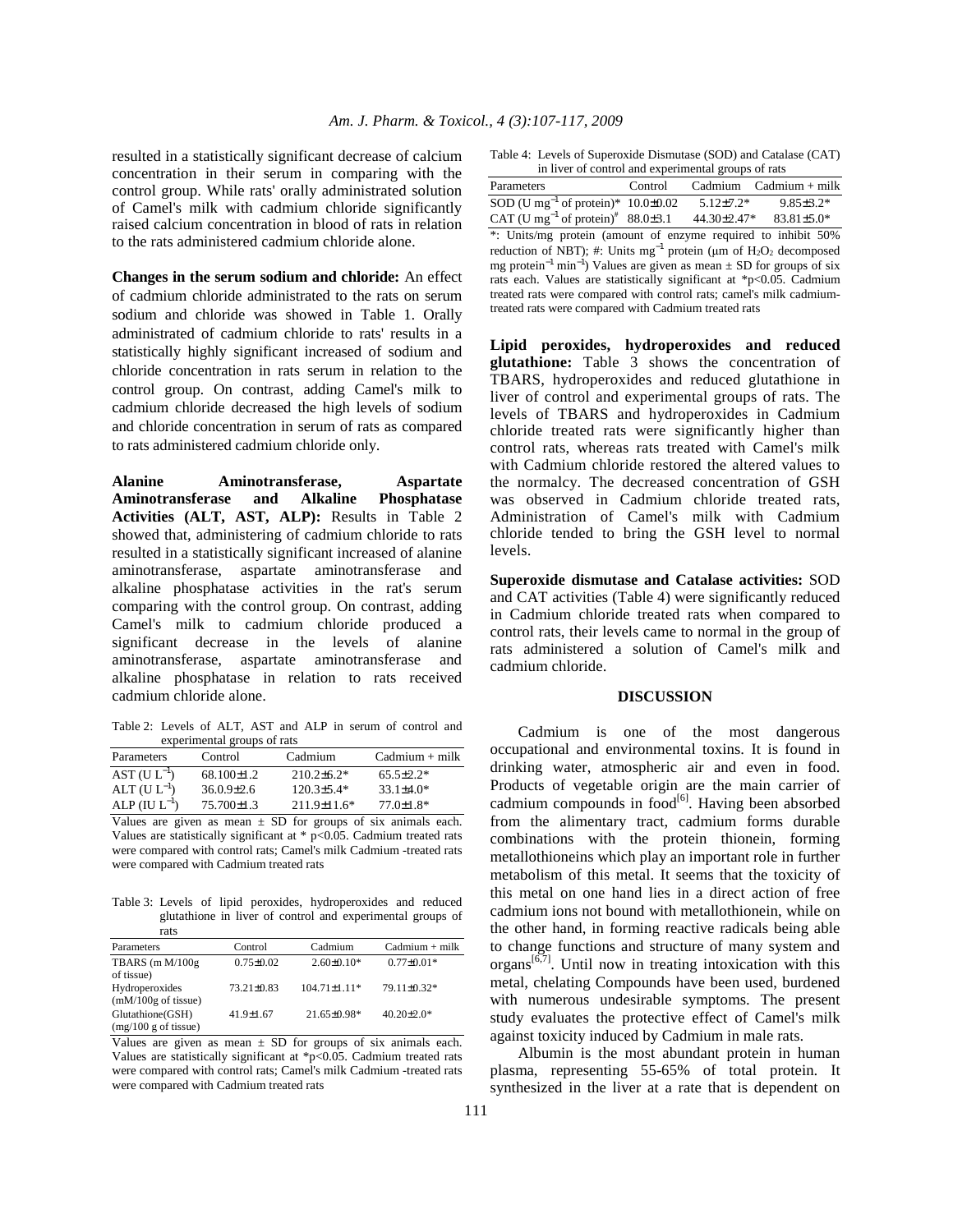protein intake subject to feedback regulation by the plasma albumin level. Little albumin is filtered through the kidney glomerali and most of that is reabsorbed by proximal tubule cells and degraded by their lysosomal enzymes into fragment that are returned to the circulation. In this study there was a significant decrease in serum albumin of rats treated with cadmium chloride alone as compared to the control rats received normal saline, indicating poor liver functions or impaired synthesis, either primary as in liver cells damage or secondary to diminished protein intake and reduced absorption of amino acids caused by a malabsorption syndromes or malnutrition. Other interpretation may cadmium caused loss protein in urine, due to nephritic syndrome, chronic glomerulonephritis. On the other hand, the results in the present study showed that rats fed on Camel's milk and cadmium chloride together restored and increased the reduced albumin levels in blood as compared with the rats received cadmium only.

 Urea levels in the serum of all groups of rats is shown in Table 1; Urea levels were highly significantly increased in rats administrated orally with cadmium chloride only comparing with the control rats receiving normal saline. As a result of cadmium activity, one notices renal tubule damage and then glomerular filtration impairment $[45]$ . This may account for the increase of urea concentration in the animals receiving cadmium chloride. The damaging effect of cadmium on kidneys has also been described by other authors $[46]$ . Some occupational studies have reported increased serum concentrations of urea indicating reduced Glomerular Filtration Rate (GFR) in cadmium-exposed rats $^{[47,48]}$ . Cadmium dose remained the important predictor of serum urea even after controlling for age, blood pressure, body size and other extraneous factors $[47]$ . It has been suggested that cadmium-induced tubular damage leads to a certain degree of interstitial nephritis, which in turn results in a decreased  $GFR<sup>[49]</sup>$ . It has also been proposed that cadmium exerts a direct toxic effect on the glomerulus<sup>[47]</sup>. Also, the present studies agree with Shibutani et al.<sup>[45]</sup>, who reported that cadmium can affect on renal tubules damage and then glomerular filtration impairment. In the present investigations, administration of Camel's milk with cadmium chloride significantly decreases and brought the concentration of urea in the rat's serum to near normal levels.

 A result of exposure to cadmium there develops, among others, hypochromic anemia. Several mechanisms leading to anemia have been suggested. Cadmium may compete with iron, leading to the occurrence of anemia due to iron deficiency, whereas on the other hand renal failure, developing under the influence of cadmium, results in erythropoietin deficiency which may causes normochromic and normocytic anemia without a proportional increase of

reticulocytes<sup>[50,51]</sup>. Chun *et al*.<sup>[52]</sup> are of the opinion that cadmium ions significantly affect regulatory genes for erythropoietin, which may be the cause of inhibiting its expression. As shown in Table 1, Blood hemoglobin concentration may be diminished because of hemolysis or because of impaired blood formation in bone marrow in rats administrated cadmium chloride compared with hemoglobin levels in blood of control group rats receiving normal saline. Moreover, Cadmium inhibits the bone marrow to make hemoglobin by interfering with several enzymatic steps in the heme synthesis. Also Cadmium has been found to have direct effect on blood hemoglobin by decreasing its formation as results from two basic red cell defects; shortened life span and impaired heme synthesis. The mechanisms by which synthesis of the red cell pigment heme is inhibited by cadmium involves at least two enzymes, a cytoplasm one (delta-aminoleuvinic acid) at the beginning of heme synthesis and a mitochondrial one, ferrochelatase, at the end of heme synthesis<sup>[53]</sup>. Ferritin is both a very efficient iron trap and a readily an available source of iron for metabolic requirements and for formation of hemoglobin and other heme proteins. The minute concentration of ferritin in serum is an indicator of total body storage iron. Liver injury results in release of relatively enormous amounts of ferritin into plasma, resigning the serum ferritin concentration and serum iron concentration several hundred times, these results were shown by our study in the rats administered cadmium chloride orally. As shown in Table 1, rats orally administrated Camel's milk with cadmium chloride resulted in as significant increased blood hemoglobin and decreased serum iron compared with the results in rats orally administered cadmium chloride alone.

 Cadmium affects bone development and mineralization $[17]$  and has an antagonistic activity in calcium metabolism<sup>[5]</sup>. In the present study, administering cadmium chloride to rats resulted in a statistically significant decrease of calcium concentration in serum of rats in relation to the control group. For a proposed mechanism for the decreased calcium absorption and negative calcium balance seen in rats exposed to cadmium is that this metal inhibits activation of vitamin  $D$  in the renal cortex<sup>[54]</sup>. Cadmium inhibits vitamin D-stimulated intestinal calcium transport in rats<sup>[55,56]</sup>. Renal conversion of  $25$ hydroxycholealceferol to 1, 25dihydroxycholecalceferol in rats is inhibited by low and a high dietary concentration of cadmium $[57]$ . The present results agree with a series of studies in Japan, described in detail in  $WHO^{[58]}$ , on the effect of dietary cadmium in monkeys, a dose of  $(30 \text{ mg kg}^{-1} \text{ bwt})$  was found to worsen osteomalacic changes in the bones of animals fed diets with low concentration protein, calcium and vitamin D. Several studies on the effects of oral administration of cadmium on bone and calcium metabolism showed decreased calcium content in bone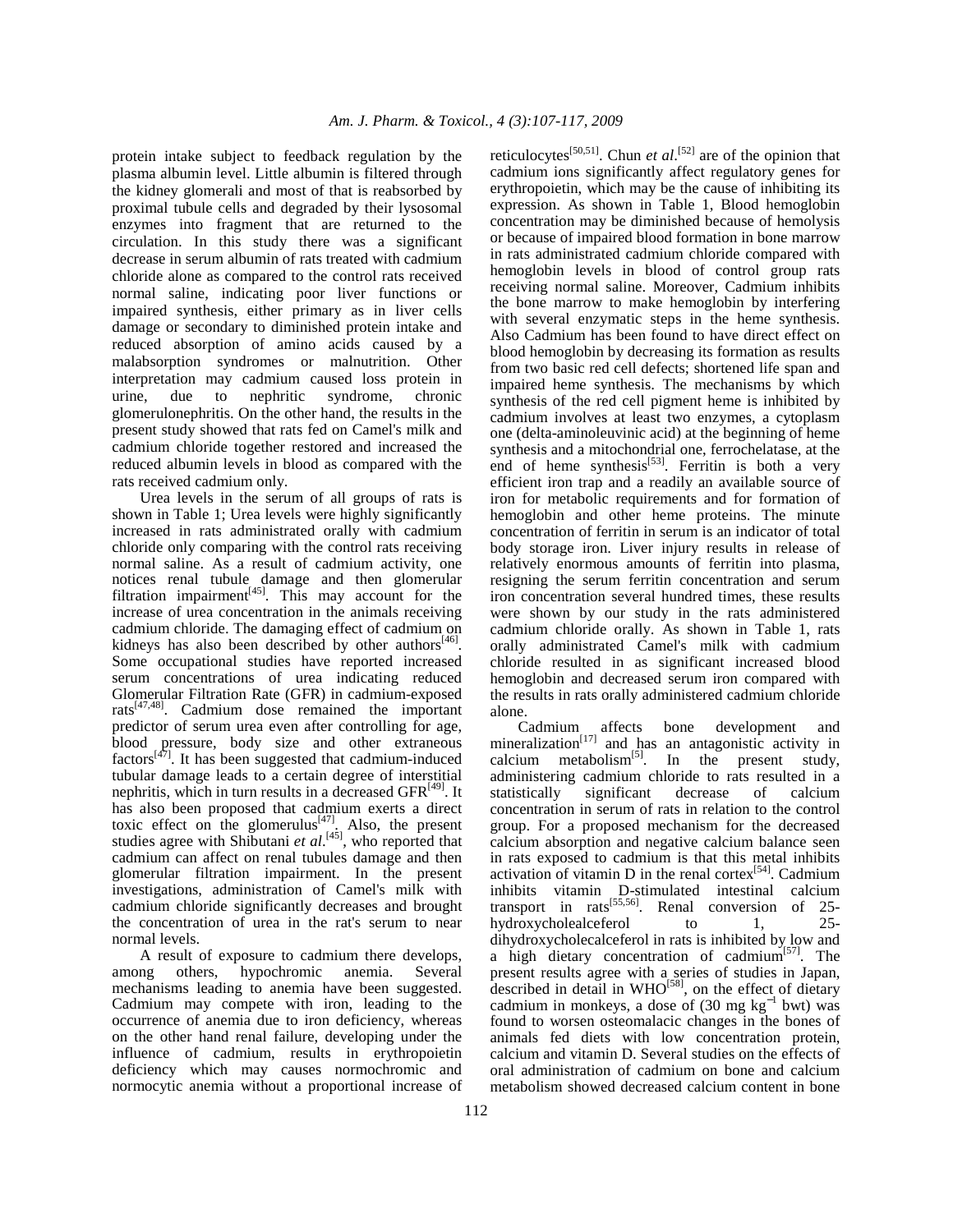and increased urinary excretion of cadmium that resulted in decalcification and cortical atrophy in the skeleton, associated with renal cortical concentrations<sup>[59-61]</sup>. In the present study, Camel's milk improved the negative effect of cadmium on calcium metabolism and demonstrate protective action against the changes of calcium metabolism by cadmium, Calcium levels significantly increased in the rats orally administered Camel's milk with cadmium compared to rats received cadmium alone orally. The mechanism of the beneficial effect of Camel's milk may be due to high calcium content in the milk or by the positive effect of camel's milk on the vitamin D formation and on the functions of this vitamin on the metabolism of the calcium, in which vitamin D formed and stimulate calcium absorption from the small intestine and restore serum calcium concentration.

 The plasma chloride values are useful guide to acid-base status and the major anion present in the extracellular fluid is closely related to that of sodium. Administering cadmium chloride to the rats resulted in a statistically significant increase sodium and chloride in serum of rats as compared to the control group. While adding the Camel's milk to cadmium chloride normalized the sodium and chloride concentration in rat's serum.

Cadmium injection at dosage 10 mg day<sup>-1</sup> for 21 days showed severe hepatic damage noticed by the marked increase in the serum activity of marked increase in the aminotransferases (ALT, AST and ALP). These characteristic features of Cadmium-induced liver toxicity were similar to those previously reported by other investigators $[62, 63]$ . Several mechanisms have been suggested for the induction of Cadmium-associated hepatotoxicity<sup>[62]</sup>. The two enzymes ALT and AST are found in the liver and have been widely used for diagnostic purposes. AST is present in both the mitochondria and cytosol of liver cells, while (ALT) is found in the cytosol only. Liver cells damage releases these enzymes into the extracellular fluid and results in increased plasma levels of transaminase activity. The Alkaline Phosphates (ALP) are a group of glycoprotein enzymes that bound to alkaline PH. ALP activity is found in virtually all tissues, particularly bone, liver, kidney, intestine, adrenal and placenta. In addition, Johnson<sup>[64]</sup> hypothesized that, in liver Alkaline Phosphatase (ALP) is found at two distinct sites on the sinusoidal surface of the hepatocyte and in the microvilli of the bile canaliculi and ducts. ALP is also found in a number of other body tissues; thus, the plasma ALP activity is not specific for the liver. oral Administration of cadmium chloride to rats resulted in a statistically highly significant increase in the levels of these enzymes: ALT, AST and ALP in the serum when compared with the control group received normal saline. On the other hand, Administration of Camel's

milk with the cadmium restored the levels of these enzymes in the serum of the rats as an indication of protective effect of Camel's milk against liver damage induced by cadmium.

 In this study, Cadmium treated rats showed not only a significant increase in TBARS and hydroperoxides level, but also decreased the activity of antioxidative system elements (superoxide dismutase, catalase) as well as glutathione content and leads to the production of oxygen reactive forms. These results correlate well with other reports where Cadmium has been shown to up regulate oxidative stress marker such as TBARS and decrease the activity of antioxidants such as GSH and  $SOD^{[15,65]}$ . Oral administration of camel's milk with the cadmium chloride significantly reduced the lipid peroxidation biomarker (TBARS and Hydroperoxides) and returned them to their normal levels; it also normalized the levels of both enzymatic and non-enzymatic components of antioxidant system (GSH, SOD and CAT) in the liver.

 The protective effect of Camel's milk against Cadmium-induced toxicity, oxidative stress and tissue damage in this study could be attributed to its antioxidant and possible chelating effects on cadmium. It has been reported that camel's milk contain high levels of Vitamins C, A, B2 and E and very rich in magnesium<sup>[33]</sup>. These vitamins are antioxidants found to be useful in preventing the tissues injury caused by toxic agent. Magnesium protects cells from heavy metals such as aluminum, mercury, lead, cadmium, beryllium and nickel, which explains why remineralization is so essential for heavy metal detoxification and chelating. Magnesium deficiency (MgD) has been associated with production of reactive  $\alpha$ ygen species<sup>[66]</sup>. Magnesium protects the cell against oxyradical damage and assists in the absorption and metabolism of B vitamins, vitamin C and  $E^{[67]}$ , which are antioxidants important in cell protection. Recent evidence suggests that vitamin E enhances glutathione levels and may play a protective role in magnesium deficiency-induced cardiac lesions $[67]$ . Also it has been reported that magnesium is very essential for biosynthesis of glutathione, because the enzyme Glutathione synthetase requires γ-glutamyl cysteine, glycine, ATP and magnesium ions to form glutathione<sup>[68]</sup>. An other interpretation for the improvement of the parameters of the present investigation may be due to the decrease of cadmium accumulation in liver and kidneys in the rats receiving Camel's milks in addition to cadmium. Among the possible mechanisms, it might occur that Camel's milks reduced the renal uptake of cadmium by competition for a common transporter and demonstrates protective actions against the damages of hepatocytes and renal function during cadmium intoxication in the rats.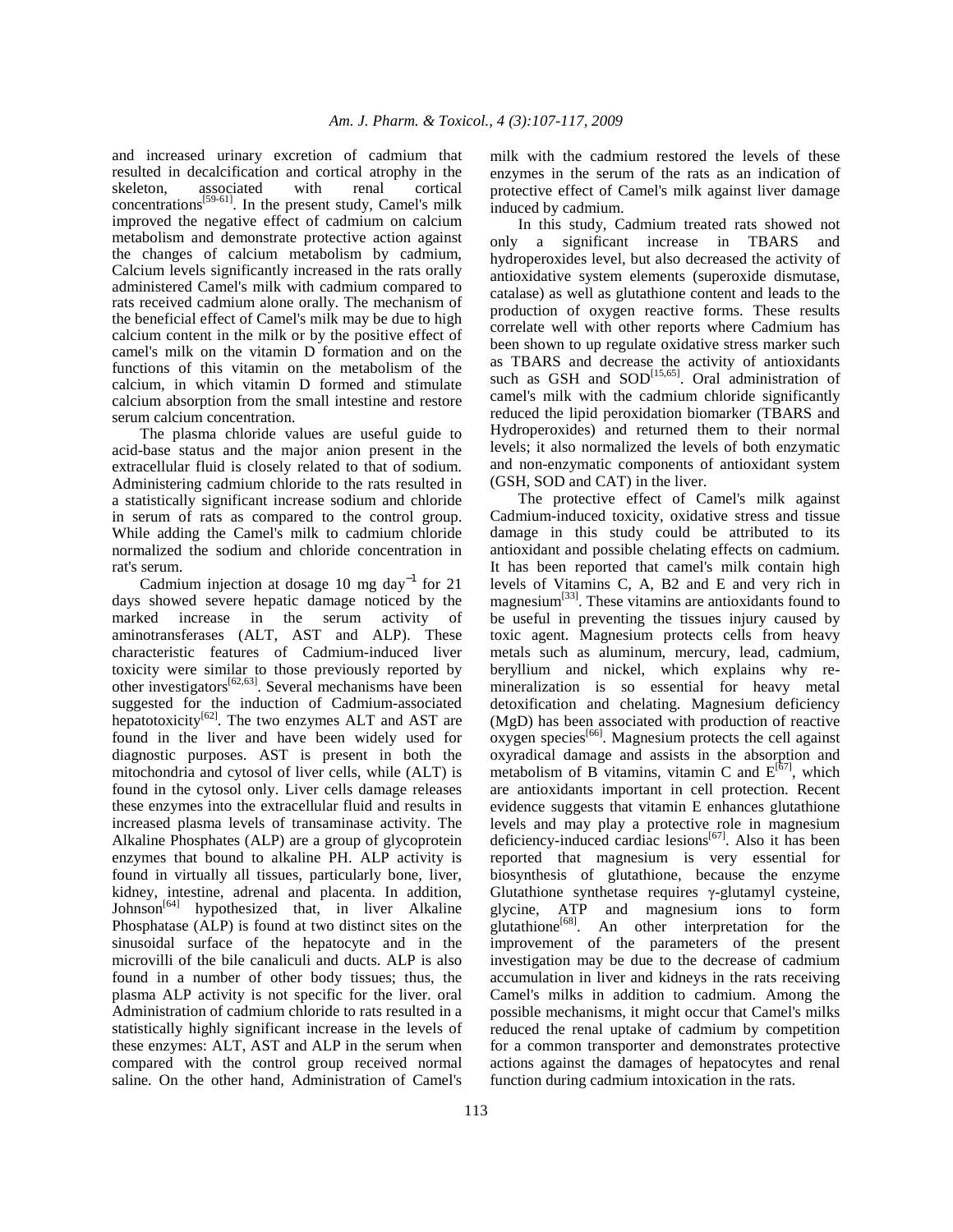## **CONCLUSION**

 Our results indicate that Camel's milk have a protective effect against cadmium induced toxicity in rats.

## **REFERENCES**

- 1. Tephyly, T.R., G. Wagner, R. Sidman and W. Piper, 1978. The effects of metals on hem biosynthesis and metabolism. Fed. Toxicol. Sci., 26: 337-358. http://www.ncbi.nlm.nih.gov/pubmed/338364
- 2. Deur, C.D., M.D. Stone and E.P. Frenkel, 1981. Trace metals in hematopoiesis. Am. J. Hemato., 11: 309-331. DOI: 10.1002/ajh.2830110313
- 3. Wong, K.L. and C.D. Klaassen, 1982. Neurotoxic effects of cadmium in young rats. Toxicol. Applied Pharmacol., 63: 330-337. http://www.ncbi.nlm.nih.gov/pubmed/7101297
- 4. Vallee, B.L. and D.D. Ulmr, 1972. Biochemical effects of mercury, cadmium and lead. Annu. Rev. Biochem., 41: 91-128. http://www.ncbi.nlm.nih.gov/pubmed/4570963
- 5. McDowell, L.R., 1992. Minerals in animal and human Nutrition. Academic press, New York, ISBN: 0-12-483369-1, pp: 524.
- 6. Jarup, L., L. Hellstrom, T. Alfven, M.D. Carlsson and A. Grubb, et al., 2000. Low level exposure to cadmium and early kidney damage: The OSCAR study. Occup. Environ. Med., 57: 668-672. http://www.ncbi.nlm.nih.gov/pubmed/10984338
- 7. Kowalczyk, E., K. Anna, F. Pawel, K. Maria, N. Jan, B. Jan, K. Jozef and T. Piotr, 2003. Effect of anthocyanins on selected biochemical parameters in rats exposed to cadmium. Acta Biochem. Polonica, 50: 543-548.

http://www.ncbi.nlm.nih.gov/pubmed/12833179

- 8. Lewis, R., 1997. Occupational Exposures. In: Occupational and Environmental Medicine, LaDou, J. (Ed.). 2nd Edn., Prentice-Hall, International, Inc., ISBN: 0838572162, pp: 412-414.
- 9. Ochi, T., K. Takashi and M. Ohsawa, 1987. Indirect evidence for the induction of a pro oxidant state by cadmium chloride in cultured mammalian cells and a possible mechanism for the induction. Mut. Res., 180: 257-266. http://www.ncbi.nlm.nih.gov/pubmed/3657823
- 10. Sarkar, S., P. Yadav, D.J. Bhatnagar, 1997. Cadmium-induced lipid peroxidation and the antioxidant system in at erythrocytes: The role of antioxidants. Trace Elem. Med. Biol., 11: 8-13. http://cat.inist.fr/?aModele=afficheN&cpsidt=2740396

11. Novelli, E.L., E.P. Vieira, N.L. Rodrigues, B.O. Ibas, 1998 Risk assessment of cadmium toxicity on hepatic and renal tissues of rats. Environ Res., 79: 102-105.

http://www.ncbi.nlm.nih.gov/pubmed/9841808

- 12. Paltanaviciene, A., D. Zabulyte, J. Kalibatas, V. Drebickas, A. Juozulynas and A. Jurgelenas, 2006. General toxicity studies of the cadmium and benzo (a) pyrene complexes. Trace Elem. Electrolyt., 23: 134-139. http://d.wanfangdata.com.cn/NSTLQK\_NSTL\_QK 12530523.aspx
- 13. Bhattacharjer, D., T.K. Shetty, K. Sundaram, 1979. studies on the distribution of 115mcadmium in mice tissues. Indian J. Exp. Biol., 17: 4-6.
- 14. Gutteridge, J.M., 1995. Lipid peroxidation and antioxidants as biomarkers of tissue damage. Clin. Chem., 41: 1819-1828. http://www.clinchem.org/cgi/content/abstract/41/12/1819
- 15. Stohs, S.J., D. Bagchi,, E. Hassoun and M. Bagchi, 2001. Oxidative mechanisms in the toxicity of chromium and cadmium ions. J. Environ. Pathol. Toxicol. Oncol., 20: 77-88. http://www.ncbi.nlm.nih.gov/pubmed/11394715
- 16. Bagchi, D., M. Bagchi, E. Hassoun and S.J. Stohs, 1996. Cadmium induced excretion of urinary lipid metabolites, DNA damage, glutathione depletion and hepatic lipid peroxidation in Sprague-Dawley rats. Biol. Trace Elem. Res., 52: 143-154. http://cat.inist.fr/?aModele=afficheN&cpsidt=10947706
- 17. Khandelwal, S., N. Agnihotri and S.K. Tandon, 1991. Biochemical response to cadmium dose-time effect. Boil. Trace Elem. Res., 29: 157-164. http://www.ncbi.nlm.nih.gov/pubmed/1713472
- 18. Ryan, P.B., N. Huet and D.L Maclntosh, 2000 Longitudinal investigation of exposure to arsenic, cadmium and lead in drinking water. Environ. Health Perspect., 108: 731-735. http://www.pubmedcentral.nih.gov/articlerender.fc gi?artid=1638277
- 19. Yamano, T., S.D. Kosanke and L.E. Rikans, 1999. Attenuation of cadmium-induced liver injury in senescent male Fischer 344 rats: Role of metallothionein and glutathione. Toxicol. Applied Pharmacol., 161: 225-230. http://www.ncbi.nlm.nih.gov/pubmed/10620479
- 20. Yiin, S.J., C.L. Chern, J.Y. Sheu, W.C. Tseng and T.H. Lin, 1999 Cadmium induced renal lipid peroxidation in rats and protection by selenium. J. Toxicol. Environ. Health, 57: 403-413. http://www.ncbi.nlm.nih.gov/pubmed/10478822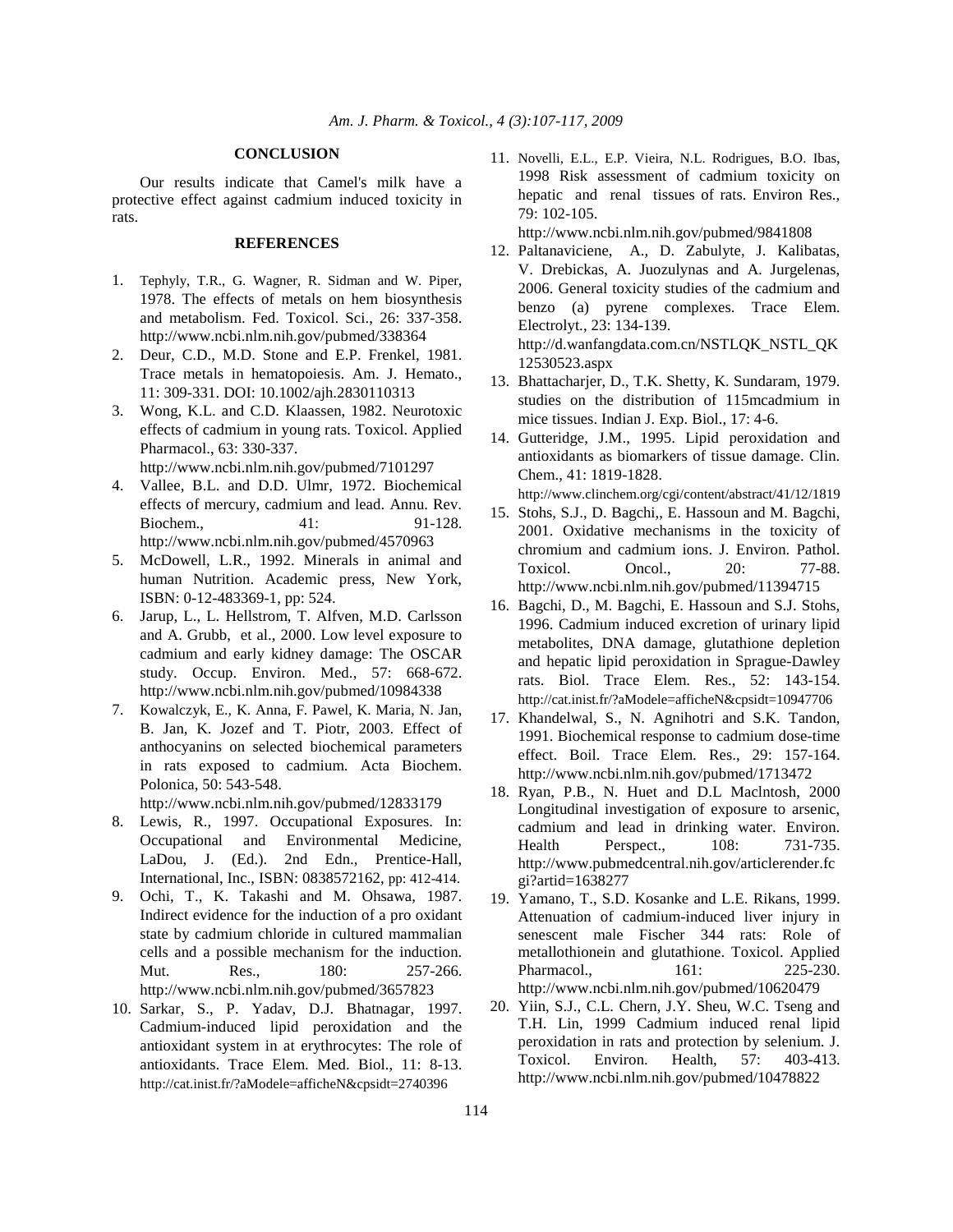- 21. Pinot, F., S.E. Kreps, M. Bachelet, P. Hainaut, M. Bakonyi and B.S. Polla, 2000. Cadmium in the environment: Sources, mechanisms of biotoxicity and biomarkers. Rev. Environ. Health, 15: 299-323. http://www.ncbi.nlm.nih.gov/pubmed/11048333
- 22. Saure, J.M., M.P. Waalkes, S.B. Hooser, R.K. Kuester, C.A. Mcqueen and I.G. Sipes, 1997. Suppeesion of kupffer cell function prevents cadmium induced hepatocellular necrosis in the male Sprague-dawley rat. Toxicology, 121: 155-164. http://www.ncbi.nlm.nih.gov/pubmed/9230447
- 23. Blasco, J. and J. Puppo, 1999. Effect of heavy metals (Cu, Cd and Pb) on aspartate and alanine aminotransferase in ruditapes philippinarum. Comp. Biochem. Physiol. Pharmacol. Toxicol. Endocrinol, 122: 253-263. http://direct.bl.uk/bld/PlaceOrder.do?UIN=057111 173&ETOC=RN&from=searchengine
- 24. Sherlock, S. and J. Dooley, 2002. Diseases of Liver and Biliary System. Blackwell Science, London, ISBN: 0632055820, pp: 706.
- 25. Lee, J.R., J.P. Sook, K.K. Young, K.J. Seon and S. Jungcheol *et al*., 2009. Hepatoprotective activity of licorice water extract against cadmium induced toxicity in rats. eCAM., 6: 195-201. http://ecam.oxfordjournals.org/cgi/content/abstract/ nem078
- 26. Shaikh, Z.A., S.A. Jordan and W.F. Tang, 1999. Protection against chronic cadmium toxicity by caloric restriction. Toxicology, 133: 93-103. http://www.ncbi.nlm.nih.gov/pubmed/10378476
- 27. Gale, G.R., A.B. Smith and E.M. Walker, 1981. Diethyldithiocarbomate in the treatment of acute cadmium poisoning. Ann. Clin. Lab. Sci., 11: 476-483. http://www.annclinlabsci.org/cgi/content/abstract/1 1/6/476
- 28. Geyer, R.A., 1995. Transpacental Transfer of Lead and Cadmium. In: Toxicology of Metals: Biochemical Aspects, Goyer, R.A. and M.G. Cherian (Eds.). Springer-Verlag, Heidelberg, ISBN: 3540582819, pp: 1-13.
- 29. Aughey, E., G. Fell, R. Scott and M. Black, 1984. Histopathology of early effects of oral cadmium in the rat kidney. Environ. Health Perspect., 54: 153-161. http://www.jstor.org/stable/3429802
- 30. Brzoska, M.M., M. Kaminski, D. Supernak, K. Zwierz and J. Moniuszko, 2003. Changes in the Structure and function of the kidney of rats chronically exposed to cadmium. Biochemical and histopathological studies. Arch. Toxicol., 77: 344-352. DOI: 10.1007/s00204-003-0451-1
- 31. Hassoun, E.A. and S.J. Stohs, 1996. Cadmiuminduced production of supen and nitric oxide xideation DNA single strank breaks and lactate dehydrogenase leakage. Toxicology, 112: 219-226. http://cat.inist.fr/?aModele=afficheN&cpsidt=3223 779
- 32. Dally, H. and A. Harwing, 1997. Induction and repair inhibition of oxidative DNA damage by nickel, Zinc protects renal function during cadmium intoxication in the rat and cadmium in mammalian cells. Carcinogenesis, 18: 1021-1026. http://carcin.oxfordjournals.org/cgi/content/abstract /18/5/1021
- 33. Knoess, K.H., 1979. Milk production of the dromedary. Proceeding of the 1st International Symposium on Camels, (ISC'79), Sudan, pp: 201-214.
- 34. Rao, M.B., R.C. Gupta and N.N. Dastur, 1970. Camels' milk and milk products. Indian J. Dairy Sci., 23: 71-78.
- 35. Agrawal, R.P., S.C. Swami, R. Beniwal, D.K. Kochar, M.S. Sahani, F.C. Tuteja and S.K. Ghouri, 2003. Effect on camel milk on glycemic control, lipid profile and diabetes quality of life in type-1diabetes: A randomized prospective controlled cross over study. Indian J. Anim. Sci., 73:1105-1110. http://cat.inist.fr/?aModele=afficheN&cpsidt=15295836
- 36. Agrawal, R.P., S.C. Swami, R. Beniwal, D.K. Kochar and R.P. Kothari, 2002. Effect of camel milk on glycemic control, risk factors and diabetes quality of life in type-1 diabetes: A randomised prospective controlled study. Int. J. Diab. Devel Count.,22:1-5.

http://www.kamelenmelk.nl/paginas/diabetes.pdf

- 37. Drabkin, D.L. and J.H. Austin, 1932. Spectrophotometer studies for common hemoglobin derivatives in human; dog and rabbit. J. Biol. Chem., 98: 719-725. http://www.jbc.org/cgi/reprint/98/2/719
- 38. Natelson, S., 1957. Microtechniques of Clinical Chemistry for the Routine Laboratory. Springfield-Illinois, pp: 381.
- 39. Reinhold, J., 1980. Determination of Serum Total Protein, Albumin and Globulin Fractions by the Biuret Method. In: Practical Clinical Biochemistry, Varley, H., A.H. Gowen and L.M. Bell, 5th Edn., William Heinemann, London, pp: 45-47.
- 40. Okhawa, H., N. Ohigni and K. Yagi, 1979. Assay of lipid peroxides in animal tissues by thiobarbituric acid reaction. Anal. Biochem., 95: 351-358.

http://www.ncbi.nlm.nih.gov/pubmed/36810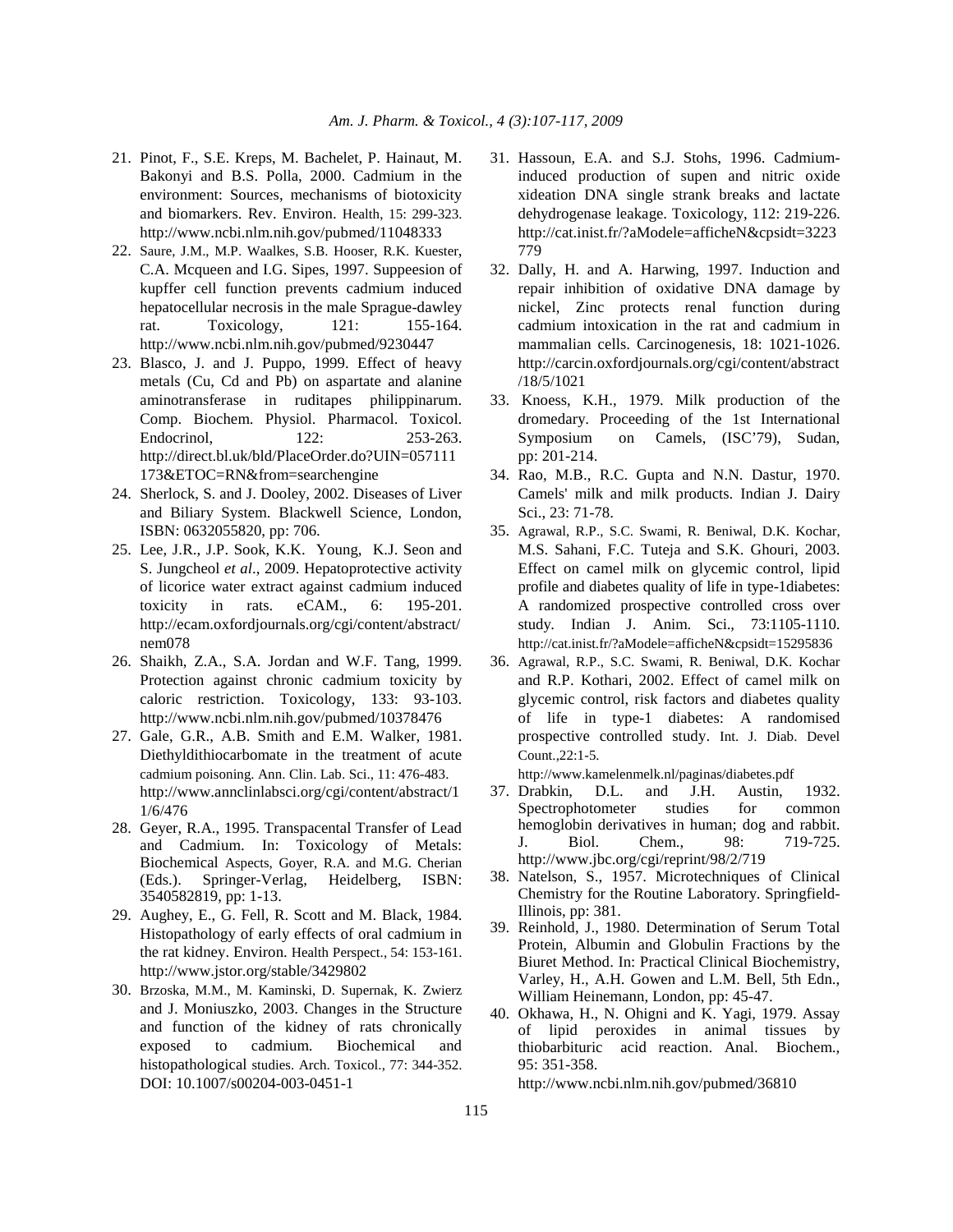- 41. Jiang, Z.Y., J.V. Hunt and S.D. Wolff, 1992. Ferrous ion oxidation in the presence of xylenol orange for detection of lipid hydroperoxides in low density lipoprotein. Anal. Biochem., 202: 384-391. http://www.ncbi.nlm.nih.gov/pubmed/1519766
- 42. Sedlak, J. and R.H. Lindsay, 1968. Estimation of total protein bound and non-protein sulfhydryl groups in tissue with ellmans reagent. Anal. Biochem., 25: 293-98.

http://www.ncbi.nlm.nih.gov/pubmed/4973948

- 43. Aebi, H., 1974. Catalase. In: Methods of Enzymatic Analysis, Bergmeyer, H.U. (Ed.). Chemic Academic Press Inc., Verlag, New York, ISBN: 352725370X, pp: 673-85.
- 44. Kakker, P., B. Das and P.N. Viswanathan, 1984. A modified spectrophotometric assay of superoxide dismutase. Ind. J. Biochem. Biophys., 21: 130-132. http://www.ncbi.nlm.nih.gov/pubmed/6490072
- 45. Shibutani, M.K., S. Mitsumori, H. Satoh, M. Hiratsuka and M. Satoch *et al*., 2001. Relationship between toxicity and cadmium accumulation in rats given low amounts of cadmium chloride or cadmium-polluted rice for 22 months. J. Toxicol. Sci., 26: 337-358. http://cat.inist.fr/?aModele=afficheN&cpsidt=1347

6255 46. Jarup, L., 2002. Cadmium overload and toxicity.

Nephrol Dial Transplant., 17: 35-39. http://www.ncbi.nlm.nih.gov/pubmed/11904357

- 47. Roels, H., R.R. Lauwerys, J.P. Buchet, A.M. Bernard, A. Vos and M. Oversteyns, 1989. Health significance of cadmium induced renal dysfunction. Br. J. Ind. Med., 46: 785-764. http://www.pubmedcentral.nih.gov/articlerender.fc gi?artid=1009864
- 48. Thun, M.J., A.M. Osorio, S. Schober, W.H. Hannon and W. Halperin, 1989. Nephropathy in Cadmium workers-assessment of risk from airborne occupational cadmium exposure. Br. J. Med., 46: 689-697. http://www.pubmedcentral.nih.gov/articlerender.fc

gi?artid=1009850

- 49. Flinder, C.G., C. Eding, E. Lindberg, B. Kagedal and O. Vesterlarg, 1985. Assessment of renal function in workers previously exposed to cadmium. Br. J. Ind. Med., 42: 754-760. http://www.pubmedcentral.nih.gov/articlerender.fc gi?artid=1007572
- 50. Hiratsuka, H., O. Katsuta, N. Toyota, M. Tsuchitani, T. Umemura and F. Marumo. 1996. Chronic cadmium exposure-induced renal anemia in ovariectomized rats. Toxicol. Applied Pharmacol., 137: 228-236.

http://cat.inist.fr/?aModele=afficheN&cpsidt=3043 761

51. Mackova, N.O., S. Lenikova, P. Fedorocko and P. Brezani, 1996. Effects of cadmium on haemopoiesis in irradiated and nonirradiated mice: Relationship to the number of circulating blood cells and haemopoiesis. Physiol. Res., 45: 101-106.

http://www.ncbi.nlm.nih.gov/pubmed/9496758

52. Chun, Y.S., E. Choi, G.T. Kim, H. Choi, C.H. Kim, M.J. Lee, S. Kim and J.W. Park, 2000. Cadmium blocks Hypoxia-Inducible Factor (HIF)-1-mediated response to hypoxia by stimulating the proteasomedependent degradation of HIF-1alpha. Eur. J. Biochem., 267: 4198-204.

http://www.ncbi.nlm.nih.gov/pubmed/10866824

- 53. Moore, M.R., A. Goldberg and A.C. Yeung- Laiwah, 1985. Lead effects on the hemebiosynthetic pathway. Ann. N. Y. Acad. Sci., 514: 191-202. DOI: 10.1111/j.1749-6632.1987.tb48774.x
- 54. Nomiyama, K., H. Nomiyama and N. Kameda, 1998. Plasma cadmium metallothionein, a biological exposure index for cadmium induced renal dysfunction, based on the mechanism of its action. Toxicology, 129: 157-68. http://www.ncbi.nlm.nih.gov/pubmed/9772094
- 55. Ando, M., M. Shimizu, Y. Sayato, A. Tanimura and M. Tobe, 1981. The inhibition of vitamin D Stimulated intestinal calcium transport in rats after continuous oral administration of cadmium. Toxicol. Applied Pharmacol., 61: 297-301. DOI: 10.1016/0041-008x(81)90350-1
- 56. Pleasants, W., C. Waslien and B. Naughton, 1993. Dietary modulation of the symptoms of cadmium toxicity in rats: Effects of vitamins A, C, D and fluoride. Nutr. Res., 13: 839-850. http://cat.inist.fr/?aModele=afficheN&cpsidt=4809 294
- 57. Lorentzon, R. and S.E. Larsson, 1977. Vitamin D metabolism in adult rats at low and normal calcium intake and the effect of cadmium exposure. Clin. Sci. Mol. Med., 53: 439-446. http://www.ncbi.nlm.nih.gov/pubmed/589928
- 58. WHO, 1992. Cadmium environmental health criteria 134. Geneva. http://www.speciation.net/Public/Links/DB/Links/ detail.html?id=556
- 59. Kawai, K., K. Fukuda and M. Kimura, 1976. Morphological Alteration in Experimental Cadmium Exposure with Special Reference to the Onset of Renal Lesion. In: Effects and Dose-Response Relationships of Toxic Metals, Nordberg, G.F. (Ed.). Elsevier Scientific, Amsterdam, ISBN: 0444413707, pp: 359-370.